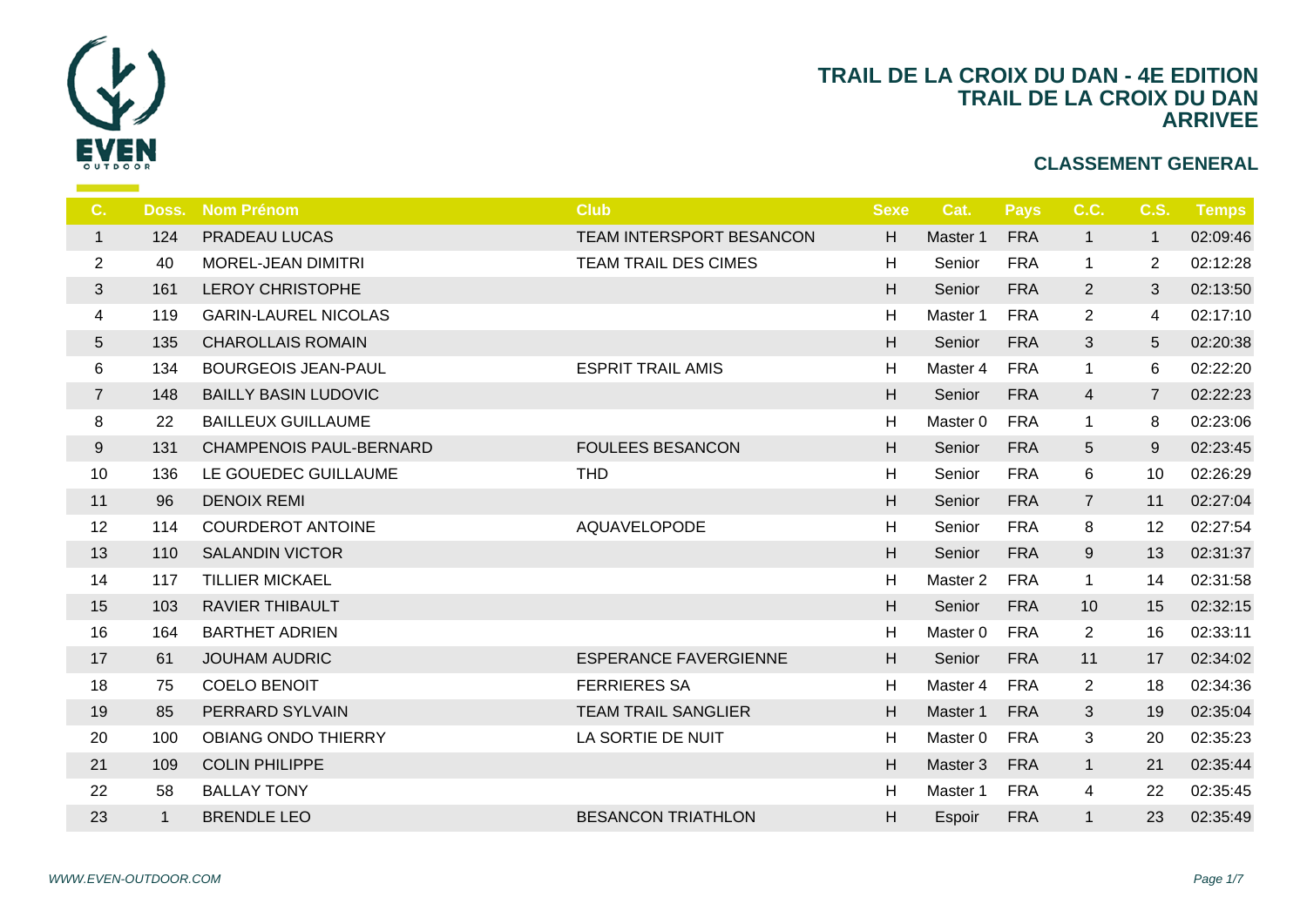

| Doss.          | <b>Nom Prénom</b>        | <b>Club</b>                   | <b>Sexe</b>               | $\epsilon$     |
|----------------|--------------------------|-------------------------------|---------------------------|----------------|
| 151            | MICHEL CEDRIC            | FREE RUN CUISEAUX             | H                         | Ma             |
| 9              | <b>AYMONNIER MICKAEL</b> |                               | H                         | Ma             |
| 80             | <b>MICHAUD BENJAMIN</b>  |                               | H                         | S <sub>6</sub> |
| 115            | <b>BRESSET JULIE</b>     |                               | F                         | S <sub>6</sub> |
| 41             | PERRET MATHIAS           |                               | H                         | $S_6$          |
| 160            | <b>FAIVRE ADRIEN</b>     |                               | H                         | S <sub>6</sub> |
| $\overline{7}$ | <b>BERKANE KEVIN</b>     | <b>TRIATHLON</b>              | H                         | $S_{\epsilon}$ |
| 8              | <b>DEBAY BLAISE</b>      | ASSOCIATION BEAUNE ATHLETISME | H                         | Ma             |
| 43             | <b>DUPRE JONATHAN</b>    | CSA 13RG                      | H                         | Ma             |
| 11             | PEREZ DIMITRI            |                               | H                         | Ma             |
| 147            | <b>MONDESERT HUGUES</b>  |                               | H                         | S <sub>6</sub> |
| 139            | <b>GARNIER MARC</b>      |                               | H                         | Ma             |
| 97             | <b>MAILLARD ROBIN</b>    |                               | H                         | $S_6$          |
| 163            | <b>CARREZ BORIS</b>      |                               | H                         | S <sub>6</sub> |
| 149            | <b>COTE LAURENT</b>      | <b>ALL JURATRAIL</b>          | $\boldsymbol{\mathsf{H}}$ | Ma             |
| 144            | <b>FLAHAUT MICHAEL</b>   |                               | H                         | Ma             |
| 162            | PETITGENET MICKAEL       |                               | H                         | Ma             |
| 153            | <b>BRETIN MICKAEL</b>    |                               | H                         | Ma             |
| 54             | <b>FERRAUD CEDRIC</b>    | <b>TRISPIRIDON OYONNAX</b>    | H                         | Ma             |
| 53             | <b>LACROIX JULIEN</b>    | <b>TRISPIRIDON OYONNAX</b>    | H                         | Ma             |
| 127            | <b>VALLET GUILLAUME</b>  | LES LACETS DU LIZON           | H                         | Ma             |
| 71             | CHARLES-DEFRANCE NICOLAS |                               | H                         | Ma             |
|                |                          |                               |                           |                |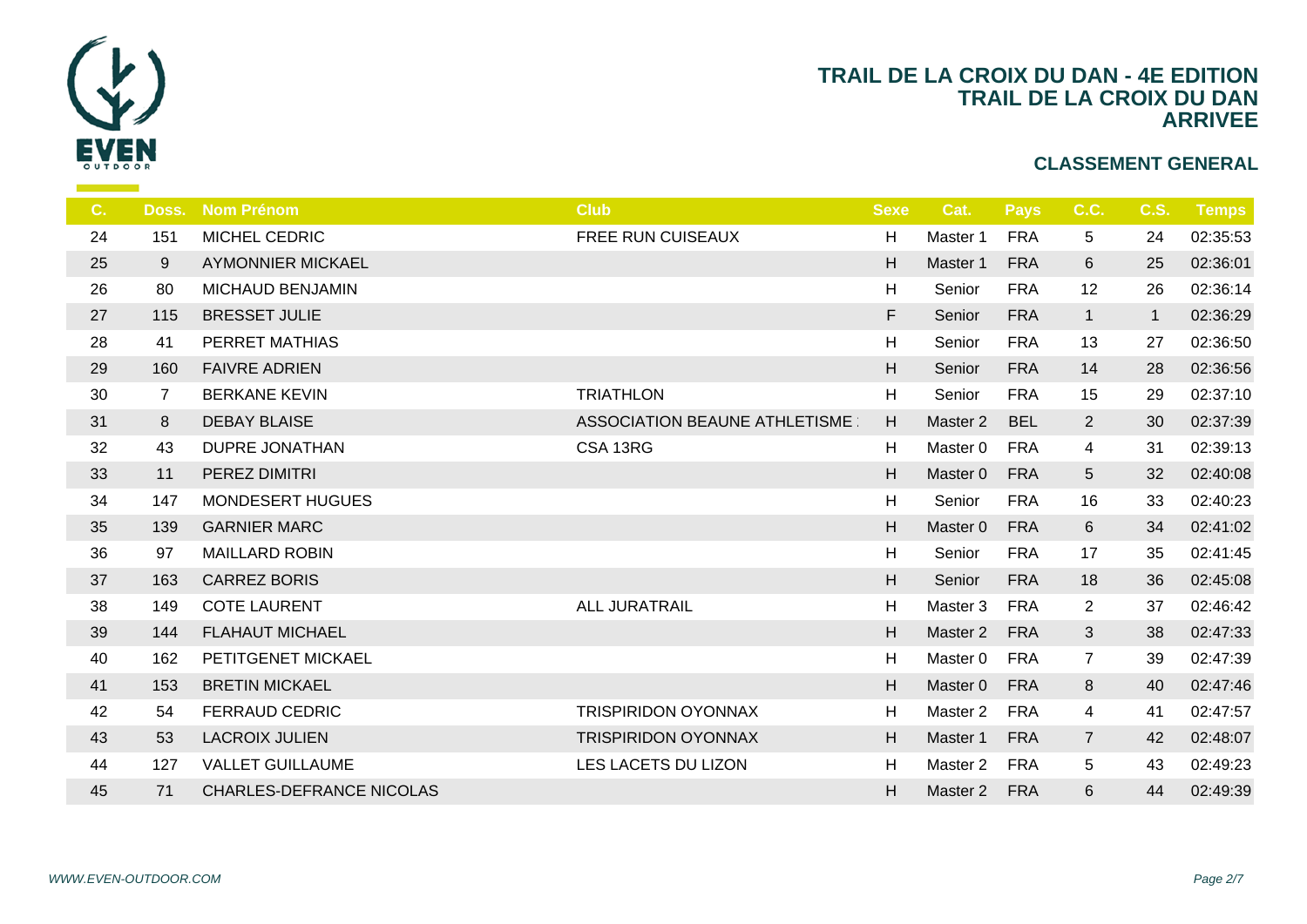

| C. | Doss. | <b>Nom Prénom</b>        | <b>Club</b>               | <b>Sexe</b> |                |
|----|-------|--------------------------|---------------------------|-------------|----------------|
| 46 | 72    | <b>BOCABEILLE ARNAUD</b> | <b>TEAM COACHING +</b>    | H           | Ma:            |
| 47 | 63    | <b>RODRIGUES MORGAN</b>  |                           | H           | S <sub>6</sub> |
| 48 | 111   | <b>COQUARD SIMON</b>     |                           | H           | S <sub>6</sub> |
| 49 | 34    | <b>DELMOTTE MAXIME</b>   |                           | H           | Es             |
| 49 | 142   | <b>MAZIMANN AURELIEN</b> | <b>VTT MASSIF JURA</b>    | H           | Es             |
| 51 | 81    | <b>BENIER PHILIPPE</b>   | <b>ALL JURA TRAIL</b>     | H           | Ma             |
| 52 | 83    | <b>DUBAT BENJAMIN</b>    |                           | H           | Ma             |
| 52 | 39    | <b>TAUPIN PHILIPPE</b>   |                           | H           | Ma             |
| 54 | 36    | PIERANGELO MATTHIEU      |                           | H           | Ma             |
| 55 | 140   | <b>BARDIN RUDY</b>       |                           | H           | Ma             |
| 56 | 130   | RECEVEUR GERALD          | FREE RUN CUISEAUX         | H           | Ma             |
| 57 | 16    | <b>TSCHANTRE NICOLAS</b> |                           | H           | Mas            |
| 58 | 138   | <b>JOUQUEZ VIRGILE</b>   |                           | H           | S <sub>6</sub> |
| 59 | 143   | FERAT JEAN-CHRISTOPHE    | <b>TRIATHLONS</b>         | H           | Ma             |
| 60 | 67    | <b>MULLER PASCAL</b>     | LES TRAILEURS DE LAVANS   | H           | Ma             |
| 61 | 157   | <b>SARTORIS DAMIEN</b>   |                           | H           | Ma             |
| 62 | 52    | PETOT BENJAMIN           |                           | H           | S6             |
| 63 | 79    | <b>MONGIN MAXENCE</b>    |                           | H           | Ma             |
| 64 | 21    | <b>MARTIN REMI</b>       | <b>DSA TRAIL BESANCON</b> | H           | Ma:            |
| 65 | 94    | SOULAGE SEBASTIEN        | <b>TEAM COACHING +</b>    | H           | Mas            |
| 66 | 158   | <b>BOYARD ERIC</b>       |                           | H           | Ma             |
| 67 | 120   | <b>CARMINATI PATRICK</b> |                           | H           | Ma             |
|    |       |                          |                           |             |                |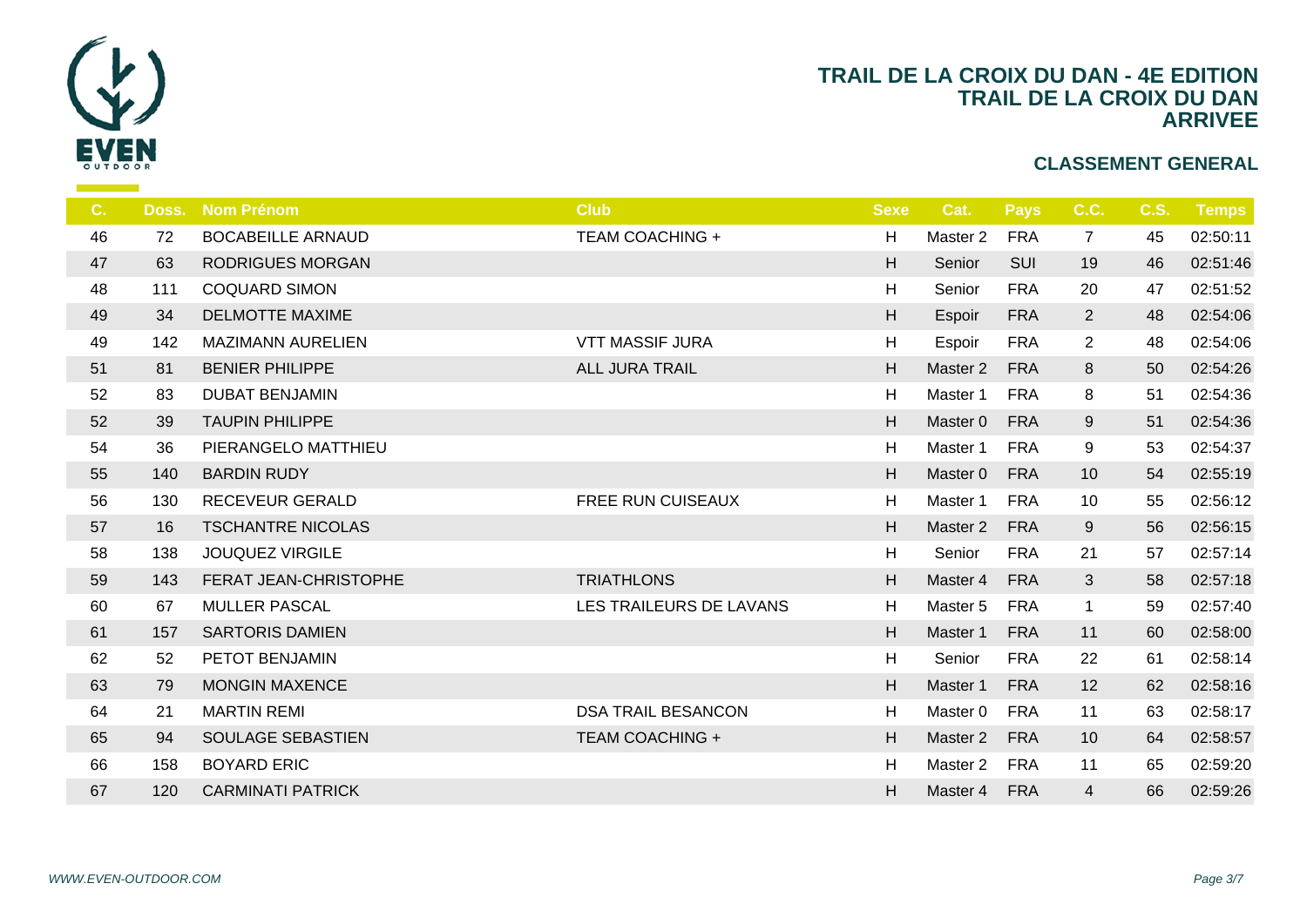

| Doss. | <b>Nom Prénom</b>         | <b>Club</b>                     | <b>Sexe</b> |                |
|-------|---------------------------|---------------------------------|-------------|----------------|
| 76    | PENTENERO TEDDY           | FREE RUN CUISEAUX               | H           | S <sub>6</sub> |
| 84    | <b>SIMOES ARNAUD</b>      | LE GRAS C EST LA VIE            | H           | Ma             |
| 101   | <b>GAGET PHILIPPE</b>     |                                 | H           | Ma             |
| 132   | <b>SCHOULLER MATHIEU</b>  | <b>ASTB</b>                     | H           | Ma             |
| 20    | <b>BREGAND MATTHIEU</b>   | <b>TEAM COSOT</b>               | H           | Ma             |
| 19    | <b>CLET CECILE</b>        | <b>TEAM COSTO</b>               | F           | Ma             |
| 133   | <b>BOURDENET HERVE</b>    |                                 | H           | Ma             |
| 64    | <b>COSTILLE BRUNO</b>     |                                 | H           | Ma             |
| 145   | <b>MIDOL NICOLAS</b>      |                                 | H           | Ma             |
| 42    | <b>BOURCET LAURENT</b>    |                                 | H           | Ma:            |
| 10    | <b>RENARD PAULIN</b>      |                                 | H           | S <sub>6</sub> |
| 141   | <b>BOILLAT ANTHONY</b>    | PELOUSEY COURT TOUT DOUBS       | H           | Ma             |
| 18    | DE CONINCK DELPHINE       |                                 | $\mathsf F$ | Ma             |
| 118   | <b>THIOU ANGELIQUE</b>    |                                 | F           | Mas            |
| 57    | <b>GINDRE ANTOINE</b>     | <b>LONS ATHLE 39</b>            | H           | S <sub>d</sub> |
| 65    | <b>COLLAUD RAPHAEL</b>    |                                 | H           | Ma             |
| 78    | <b>TOURNIER VERONIQUE</b> | <b>TEAM TRAIL JURA</b>          | F.          | Ma             |
| 125   | <b>GUYOT PHILIPPE</b>     |                                 | H           | Ma:            |
| 15    | <b>CORREIA DAVID</b>      | <b>BAP - TRAILERS DIJONNAIS</b> | H           | Ma             |
| 165   | <b>CHARVY QUENTIN</b>     |                                 | H           | S <sub>6</sub> |
| 28    | <b>CAUVARD BAPTISTE</b>   |                                 | H           | Ma             |
| 30    | <b>CHAMBARD VICTOR</b>    |                                 | H           | S <sub>6</sub> |
|       |                           |                                 |             |                |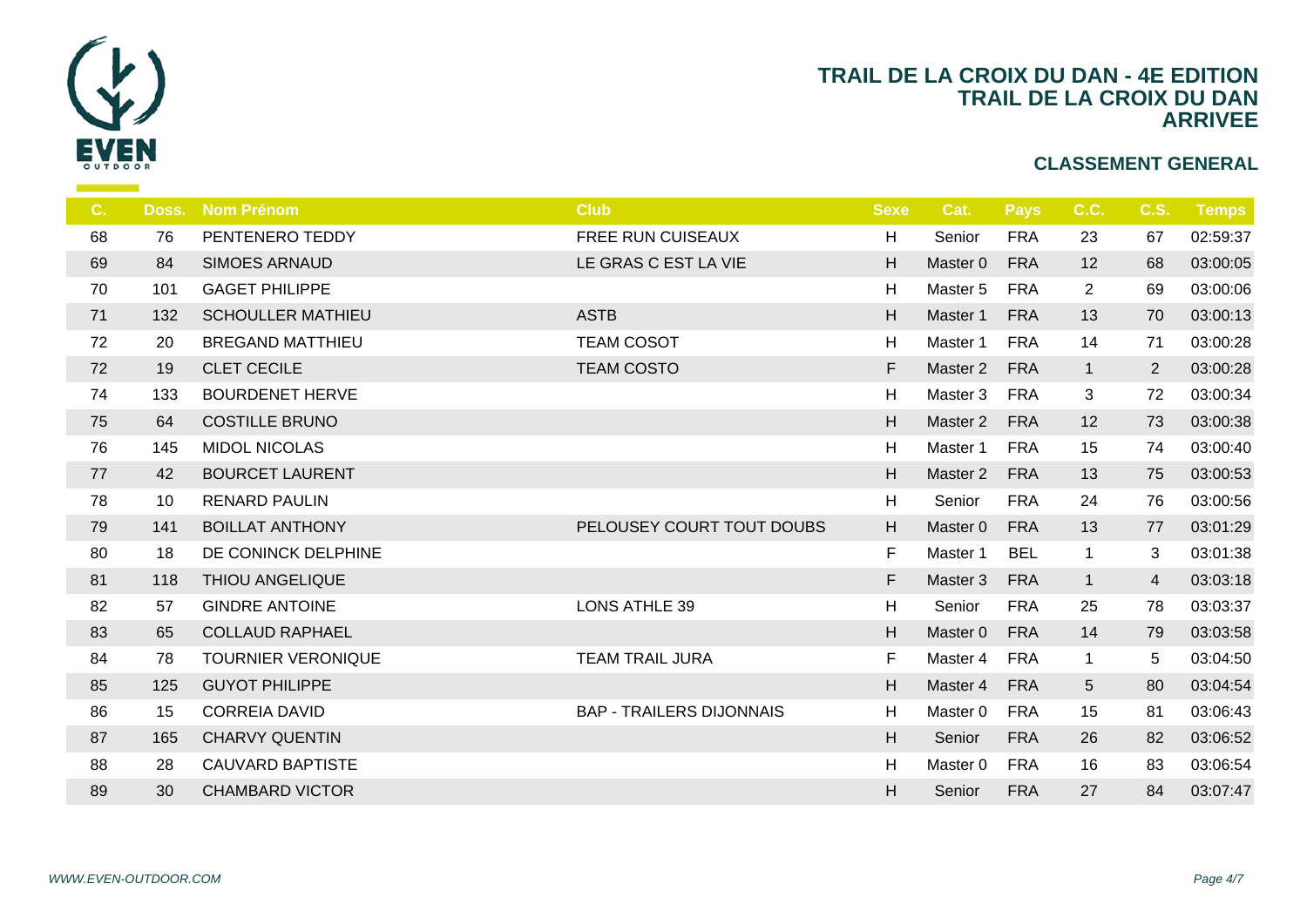

| $C_{1}$ | Doss. | <b>Nom Prénom</b>           | <b>Club</b>                | <b>Sexe</b> |                |
|---------|-------|-----------------------------|----------------------------|-------------|----------------|
| 90      | 69    | THIEBAUT ARNAUD             |                            | H           | S <sub>6</sub> |
| 91      | 56    | <b>COMBETTE DAVID</b>       |                            | H           | Ma             |
| 92      | 128   | <b>ROUSSOT CYRIL</b>        | ALL JURA TRAIL             | H           | Ma             |
| 93      | 13    | PIRAT ARTHUR                |                            | H           | Es             |
| 94      | 26    | THIERY SYLVAIN              | LA CAVALCADE               | H           | Ma             |
| 95      | 59    | <b>MARUJO PIERRE</b>        | <b>MAREUIL RUN</b>         | H           | Ma             |
| 95      | 62    | <b>BRISSINGER MARC</b>      | PELOUSEY COURT TOUT DOUBS  | H           | Ma             |
| 97      | 60    | <b>BEIRNAERT CHRISTELLE</b> | <b>MAREUIL RUN</b>         | F.          | Ma             |
| 98      | 33    | <b>COURBET GERARD</b>       | <b>CAC 39</b>              | H           | Ma             |
| 99      | 5     | <b>FAVRAT GERALDINE</b>     | <b>WIND SOLES</b>          | F.          | Ma             |
| 100     | 95    | DAVID DURAFFOURG            | LES LACETS DU LIZON        | H           | Ma             |
| 101     | 70    | <b>CHARVET NICOLAS</b>      |                            | H           | Ma             |
| 102     | 116   | <b>VOITOUX CHRISTIAN</b>    |                            | H           | Ma             |
| 103     | 88    | <b>SAINTVOIRIN JOEL</b>     |                            | H           | Ma             |
| 104     | 99    | PERREAUT JONATHAN           | <b>TEAM TRAIL SANGLIER</b> | H           | S <sub>f</sub> |
| 105     | 45    | <b>LACHAUX THIERRY</b>      |                            | H           | Ma             |
| 106     | 31    | <b>BERGEZ MATHIEU</b>       |                            | H           | Ma             |
| 107     | 47    | <b>AUCLAIR PATRICK</b>      |                            | H           | Ma             |
| 108     | 129   | <b>CASAGRANDE VALERIE</b>   | FREE RUN CUISEAUX          | F.          | Ma             |
| 109     | 106   | <b>MANDRILLON LAURENT</b>   |                            | H.          | Ma             |
| 110     | 12    | <b>COULON CYRIL</b>         |                            | H           | Es             |
| 111     | 166   | HARQUEVAUX ETIENNE          |                            | H           | S <sub>d</sub> |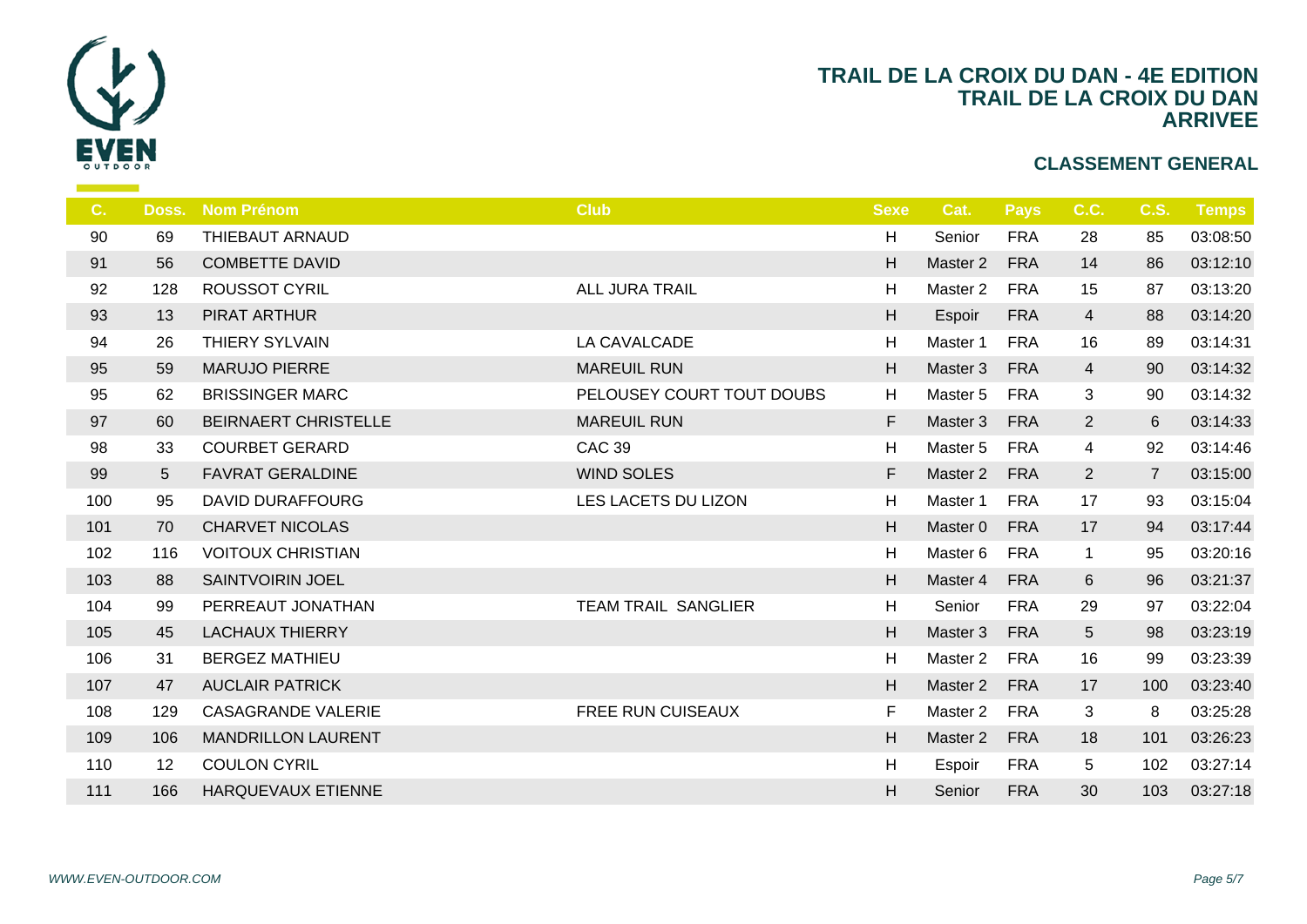

| C <sub>1</sub> | Doss. | <b>Nom Prénom</b>         | <b>Club</b>                      | <b>Sexe</b> |                |
|----------------|-------|---------------------------|----------------------------------|-------------|----------------|
| 112            | 35    | DELMOTTE CHRISTOPHE       | PHALEMPIN BASKET CLUB            | H           | Ma:            |
| 113            | 126   | <b>BOUVRAT FREDERIC</b>   |                                  | H           | Ma             |
| 114            | 82    | <b>MUNEROT PIERRIK</b>    |                                  | H           | Ma             |
| 115            | 32    | LE GORREC YANN            |                                  | H           | Ma             |
| 116            | 48    | BONNIVARD JEAN-SEBASTIEN  | <b>ENTENTE SPORTIVE RENAULT</b>  | H           | Ma             |
| 117            | 17    | <b>DESVIGNES STEPHANE</b> | <b>ALL JURA TRAIL</b>            | H           | Ma             |
| 118            | 107   | <b>DUVOY ARNAUD</b>       |                                  | H           | Ma             |
| 119            | 104   | <b>JOZ JULIEN</b>         | <b>TRISPIRIDON</b>               | H           | Ma             |
| 120            | 55    | <b>VIVIER FREDERIC</b>    |                                  | H           | Ma             |
| 121            | 23    | PEREZ SANTOS FRANCOIS     | CAC39                            | H           | Ma             |
| 122            | 113   | <b>DOUSSOT DAVID</b>      | LES FOULEES D'ANGERVILLIERS (91) | H           | Ma             |
| 123            | 102   | <b>LECLERC ANTOINE</b>    |                                  | H           | Ma             |
| 124            | 25    | <b>TARIN STEPHANIE</b>    | LA CAVALCADE                     | F           | Ma             |
| 125            | 74    | <b>RAISON PATRICK</b>     |                                  | H           | Ma             |
| 126            | 27    | <b>CHIRON OLIVIER</b>     |                                  | H           | Ma             |
| 127            | 14    | <b>COMTET KEVIN</b>       | <b>EJCA</b>                      | H           | S <sub>d</sub> |
| 128            | 90    | <b>LARDERET THIERRY</b>   |                                  | H           | Ma             |
| 129            | 122   | <b>LENCZNER MICHEL</b>    |                                  | H           | Ma             |
| 130            | 77    | <b>DEJEHET FREDERIC</b>   |                                  | H           | Ma             |
| 131            | 93    | RIZAUCOURT PHILIPPE       |                                  | H           | Ma             |
| 132            | 66    | <b>TURLIN NICOLAS</b>     |                                  | H           | Ma             |
| 133            | 92    | PIDOUX MICHELIN VERONIQUE |                                  | F           | Ma             |
|                |       |                           |                                  |             |                |